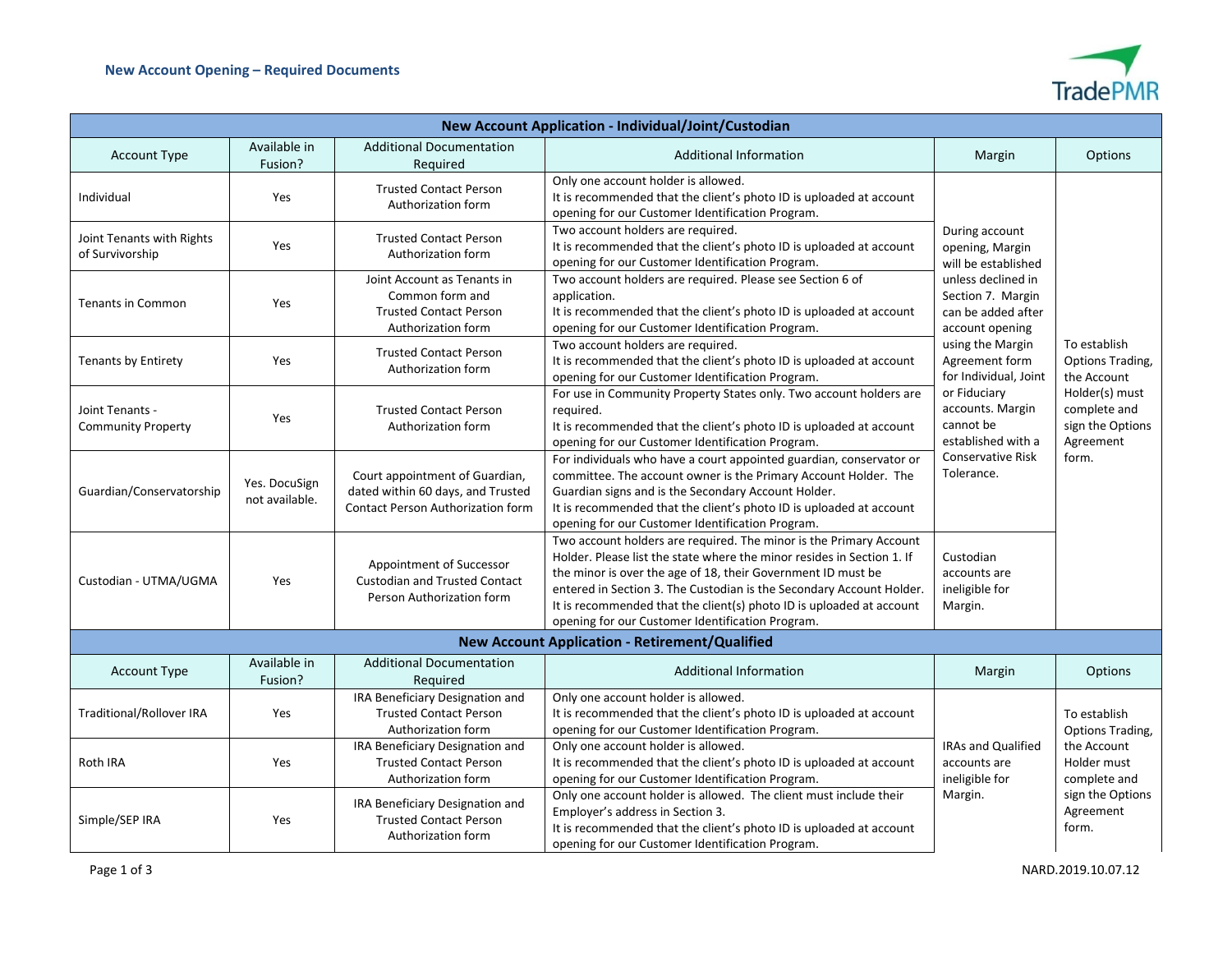| Custodian IRA<br><b>Beneficiary IRA</b> | Yes<br>Yes              | IRA Beneficiary Designation,<br>Parent Indemnification Form, and<br><b>Trusted Contact Person</b><br>Authorization form<br>IRA Beneficiary Designation, Death<br>Certificate (copy), and Trusted<br>Contact Person Authorization form<br>IRA Beneficiary Designation and                                                                                                     | Two account holders are required. The minor is the Primary Account<br>Holder. The Custodian is the Secondary Account Holder.<br>It is recommended that the client's photo ID is uploaded at account<br>opening for our Customer Identification Program.<br>Complete Section 6 of the New Account Application. Only one<br>account holder is allowed.<br>It is recommended that the client's photo ID is uploaded at account<br>opening for our Customer Identification Program.<br>Two account holders are required. The minor is the Primary Account<br>Holder. The Custodian signs is the Secondary Account Holder. |                                                                                                                                                                                              |                                                                   |
|-----------------------------------------|-------------------------|------------------------------------------------------------------------------------------------------------------------------------------------------------------------------------------------------------------------------------------------------------------------------------------------------------------------------------------------------------------------------|-----------------------------------------------------------------------------------------------------------------------------------------------------------------------------------------------------------------------------------------------------------------------------------------------------------------------------------------------------------------------------------------------------------------------------------------------------------------------------------------------------------------------------------------------------------------------------------------------------------------------|----------------------------------------------------------------------------------------------------------------------------------------------------------------------------------------------|-------------------------------------------------------------------|
| Coverdell Educational<br>Savings        | Yes                     | <b>Trusted Contact Person</b><br>Authorization form                                                                                                                                                                                                                                                                                                                          | Complete Section 3 of the IRA Beneficiary Designation form, instead<br>of Section 2. Two Account Holders are required.<br>It is recommended that the client's photo ID is uploaded at account<br>opening for our Customer Identification Program.                                                                                                                                                                                                                                                                                                                                                                     |                                                                                                                                                                                              |                                                                   |
|                                         |                         |                                                                                                                                                                                                                                                                                                                                                                              | <b>New Account Application - Business/Estate/Trust</b>                                                                                                                                                                                                                                                                                                                                                                                                                                                                                                                                                                |                                                                                                                                                                                              |                                                                   |
| <b>Account Type</b>                     | Available in<br>Fusion? | <b>Additional Documentation</b><br>Required                                                                                                                                                                                                                                                                                                                                  | <b>Additional Information</b>                                                                                                                                                                                                                                                                                                                                                                                                                                                                                                                                                                                         | Margin                                                                                                                                                                                       | Options                                                           |
| Business (LLC)                          | Yes                     | Limited Liability Company<br>Authorization, Certification of<br>Beneficial Owner(s) form, and<br><b>Trusted Contact Person</b><br>Authorization form                                                                                                                                                                                                                         |                                                                                                                                                                                                                                                                                                                                                                                                                                                                                                                                                                                                                       | The Account                                                                                                                                                                                  |                                                                   |
| <b>Business (Partnership)</b>           | Yes                     | Partnership Account Agreement,<br>Certification of Beneficial Owner(s)<br>form, and Trusted Contact Person<br>Authorization form                                                                                                                                                                                                                                             | The Business is the Entity. The authorized signers are the Primary<br>Account Holder, Secondary Account Holder, etc. Please note, we are<br>required to collect the information for any Legal owners, who are not<br>signers on the account, but have 25% or greater ownership in the<br>business.<br>Oher documents may be requested to verify the Business name,                                                                                                                                                                                                                                                    | Holder(s) must<br>complete and sign<br>the Margin<br>Agreement. The<br>Margin Agreement<br>for Individual, Joint<br>or Fiduciary<br>accounts should be<br>used for all LLC and<br>Non-Profit |                                                                   |
| <b>Business (Corporation)</b>           | Yes                     | Corporate Account - Security Cash<br>Accounts Only Agreement,<br>Certification of Beneficial Owner(s),<br>and Trusted Contact Person<br>Authorization form<br>S Corp must provide W9                                                                                                                                                                                         |                                                                                                                                                                                                                                                                                                                                                                                                                                                                                                                                                                                                                       |                                                                                                                                                                                              |                                                                   |
| Non-Profit                              | Yes                     | For Non-Profit Corporations, select<br>the Corporate Account - Security<br>Cash Account Only Agreement.<br>For Non-Profit Organizations, the<br>Non-Corporate Agreement is<br>required.<br>Both Non-Profit Corporations and<br>Non-Profit Organizations must<br>complete a Certification of<br>Beneficial Owner(s) form and<br><b>Trusted Contact Authorization</b><br>form. | entity type, address and the association of the individuals on the<br>account. It is recommended that those documents be supplied for<br>our Customer Identification Program.                                                                                                                                                                                                                                                                                                                                                                                                                                         | Organization<br>accounts. The<br>Marin Agreement<br>for Corporate<br>Accounts should<br>be used for all C-<br>Corp, S-Corp and<br>Non-Profit<br>Corporations.                                |                                                                   |
| Trust                                   | Yes                     | Trustee Certification of Investment<br>Powers and Trusted Contact Person<br>Authorization form. The Trustee<br>Certification must be notarized in                                                                                                                                                                                                                            | The Trust is the Entity. The Trustee(s) are the Primary Account<br>Holder and Additional Account Holder(s). Provide Date of Formation<br>in Section 1.                                                                                                                                                                                                                                                                                                                                                                                                                                                                | The Account<br>Holder(s) must                                                                                                                                                                | To establish<br>Options Trading,<br>the Account<br>Holder(s) must |